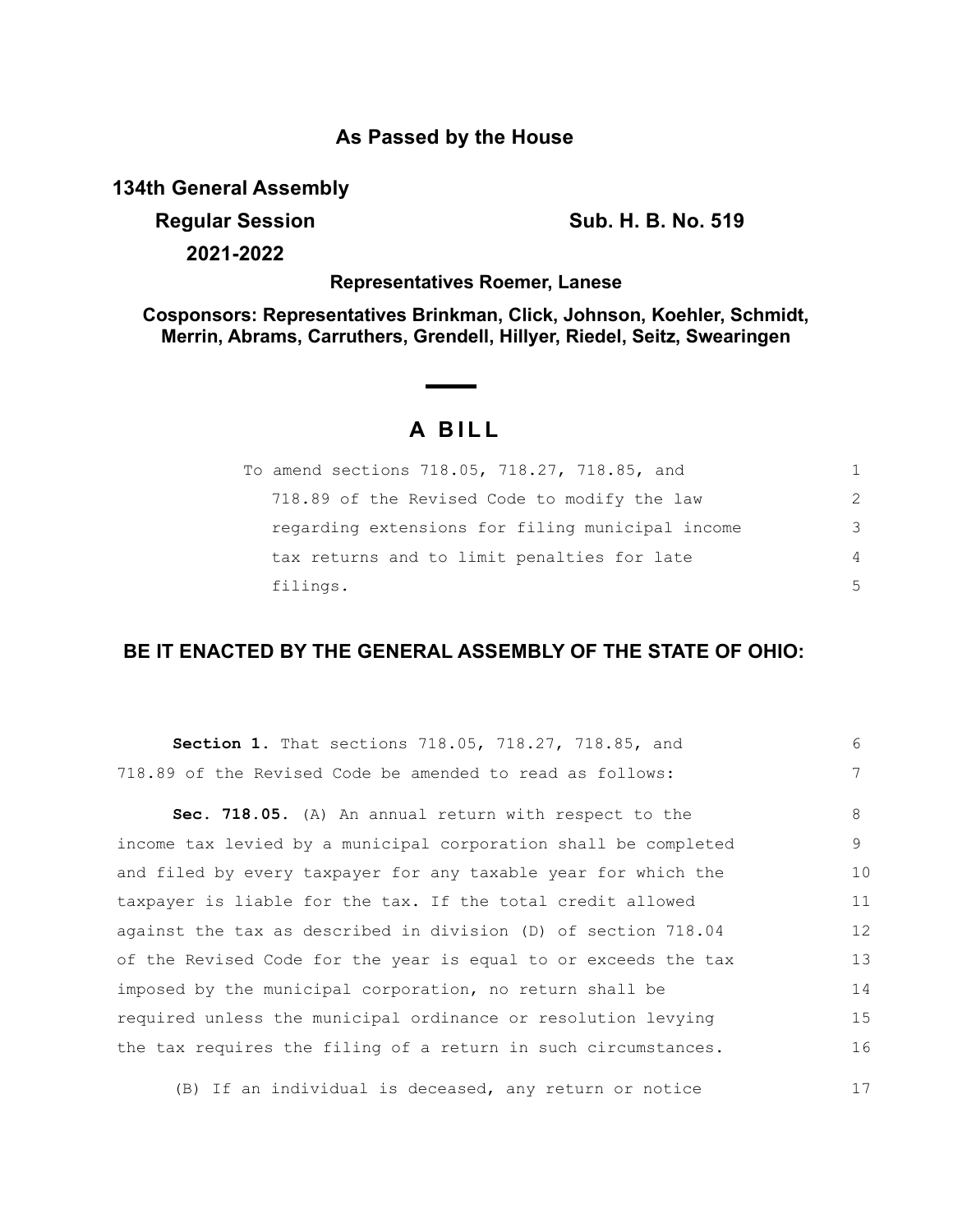required of that individual shall be completed and filed by that decedent's executor, administrator, or other person charged with the property of that decedent. 18 19 20

(C) If an individual is unable to complete and file a return or notice required by a municipal corporation in accordance with this chapter, the return or notice required of that individual shall be completed and filed by the individual's duly authorized agent, guardian, conservator, fiduciary, or other person charged with the care of the person or property of that individual.

(D) Returns or notices required of an estate or a trust shall be completed and filed by the fiduciary of the estate or trust.

(E) No municipal corporation shall deny spouses the ability to file a joint return.

(F)(1) Each return required to be filed under this section shall contain the signature of the taxpayer or the taxpayer's duly authorized agent and of the person who prepared the return for the taxpayer, and shall include the taxpayer's social security number or taxpayer identification number. Each return shall be verified by a declaration under penalty of perjury. 33 34 35 36 37 38

(2) A tax administrator may require a taxpayer who is an individual to include, with each annual return, amended return, or request for refund required under this section, copies of only the following documents: all of the taxpayer's Internal Revenue Service form W-2, "Wage and Tax Statements," including all information reported on the taxpayer's federal W-2, as well as taxable wages reported or withheld for any municipal corporation; the taxpayer's Internal Revenue Service form 1040 39 40 41 42 43 44 45 46

28 29 30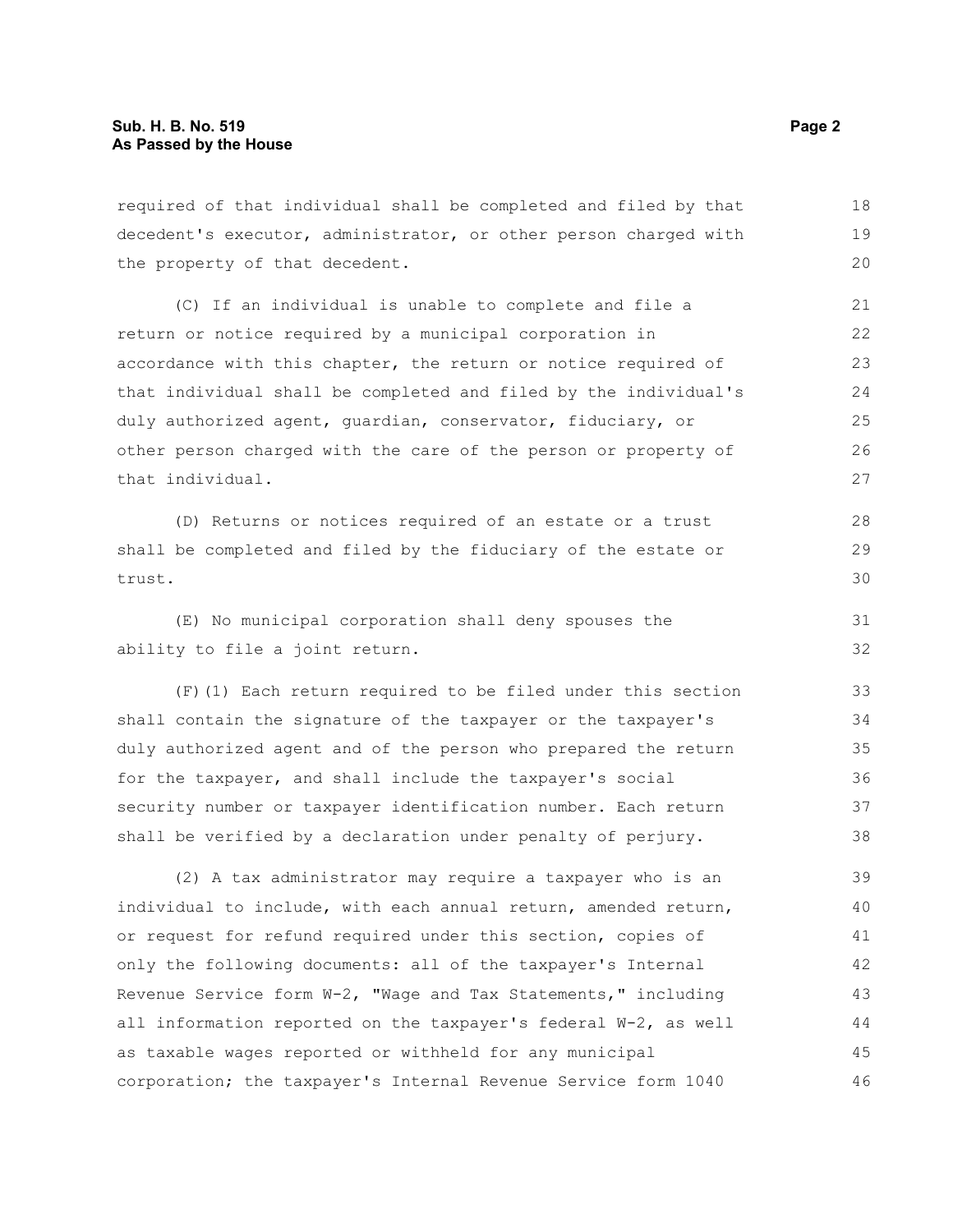#### **Sub. H. B. No. 519 Page 3 As Passed by the House**

or, in the case of a return or request required by a qualified municipal corporation, Ohio form IT-1040; and, with respect to an amended tax return or refund request, any other documentation necessary to support the refund request or the adjustments made in the amended return. An individual taxpayer who files the annual return required by this section electronically is not required to provide paper copies of any of the foregoing to the tax administrator unless the tax administrator requests such copies after the return has been filed. 47 48 49 50 51 52 53 54 55

(3) A tax administrator may require a taxpayer that is not an individual to include, with each annual net profit return, amended net profit return, or request for refund required under this section, copies of only the following documents: the taxpayer's Internal Revenue Service form 1041, form 1065, form 1120, form 1120-REIT, form 1120F, or form 1120S, and, with respect to an amended tax return or refund request, any other documentation necessary to support the refund request or the adjustments made in the amended return.

A taxpayer that is not an individual and that files an annual net profit return electronically through the Ohio business gateway or in some other manner shall either mail the documents required under this division to the tax administrator at the time of filing or, if electronic submission is available, submit the documents electronically through the Ohio business gateway. The department of taxation shall publish a method of electronically submitting the documents required under this division through the Ohio business gateway on or before January 1, 2016. The department shall transmit all documents submitted electronically under this division to the appropriate tax administrator. 65 66 67 68 69 70 71 72 73 74 75 76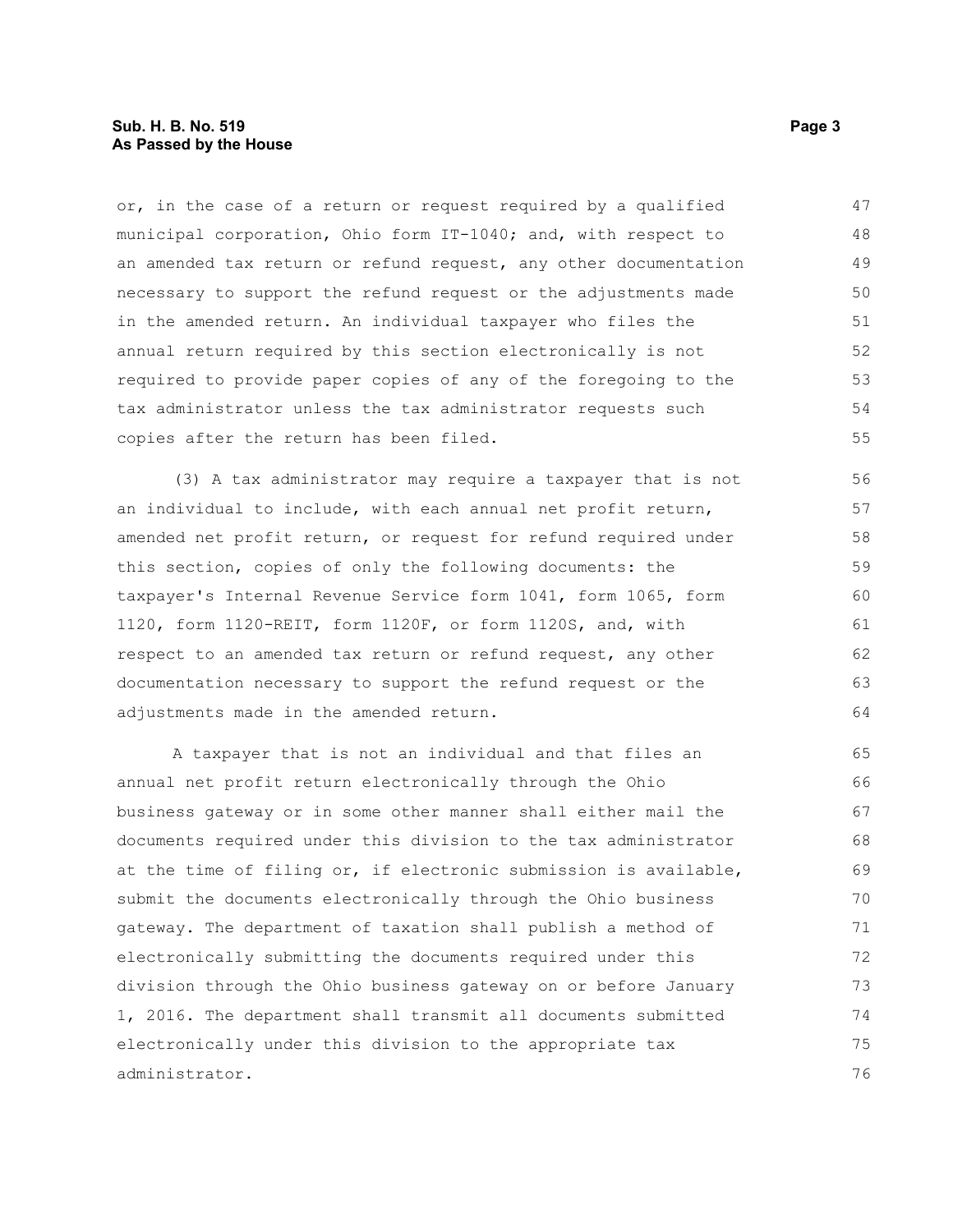#### **Sub. H. B. No. 519 Page 4 As Passed by the House**

(4) After a taxpayer files a tax return, the tax administrator may request, and the taxpayer shall provide, any information, statements, or documents required by the municipal corporation to determine and verify the taxpayer's municipal income tax liability. The requirements imposed under division (F) of this section apply regardless of whether the taxpayer files on a generic form or on a form prescribed by the tax administrator. 77 78 79 80 81 82 83 84

(G)(1)(a) Except as otherwise provided in this chapter, each individual income tax return required to be filed under this section shall be completed and filed as required by the tax administrator on or before the date prescribed for the filing of state individual income tax returns under division (G) of section 5747.08 of the Revised Code. The taxpayer shall complete and file the return or notice on forms prescribed by the tax administrator or on generic forms, together with remittance made payable to the municipal corporation or tax administrator. No remittance is required if the amount shown to be due is ten dollars or less. A municipal corporation shall not require a qualifying employee whose income consists exclusively of exempt income described in division (C)(20)(b) or (c) of section 718.01 of the Revised Code to file a return under this section.

(b) Except as otherwise provided in this chapter, each annual net profit return required to be filed under this section by a taxpayer that is not an individual shall be completed and filed as required by the tax administrator on or before the fifteenth day of the fourth month following the end of the taxpayer's taxable year. The taxpayer shall complete and file the return or notice on forms prescribed by the tax administrator or on generic forms, together with remittance made payable to the municipal corporation or tax administrator. No 99 100 101 102 103 104 105 106 107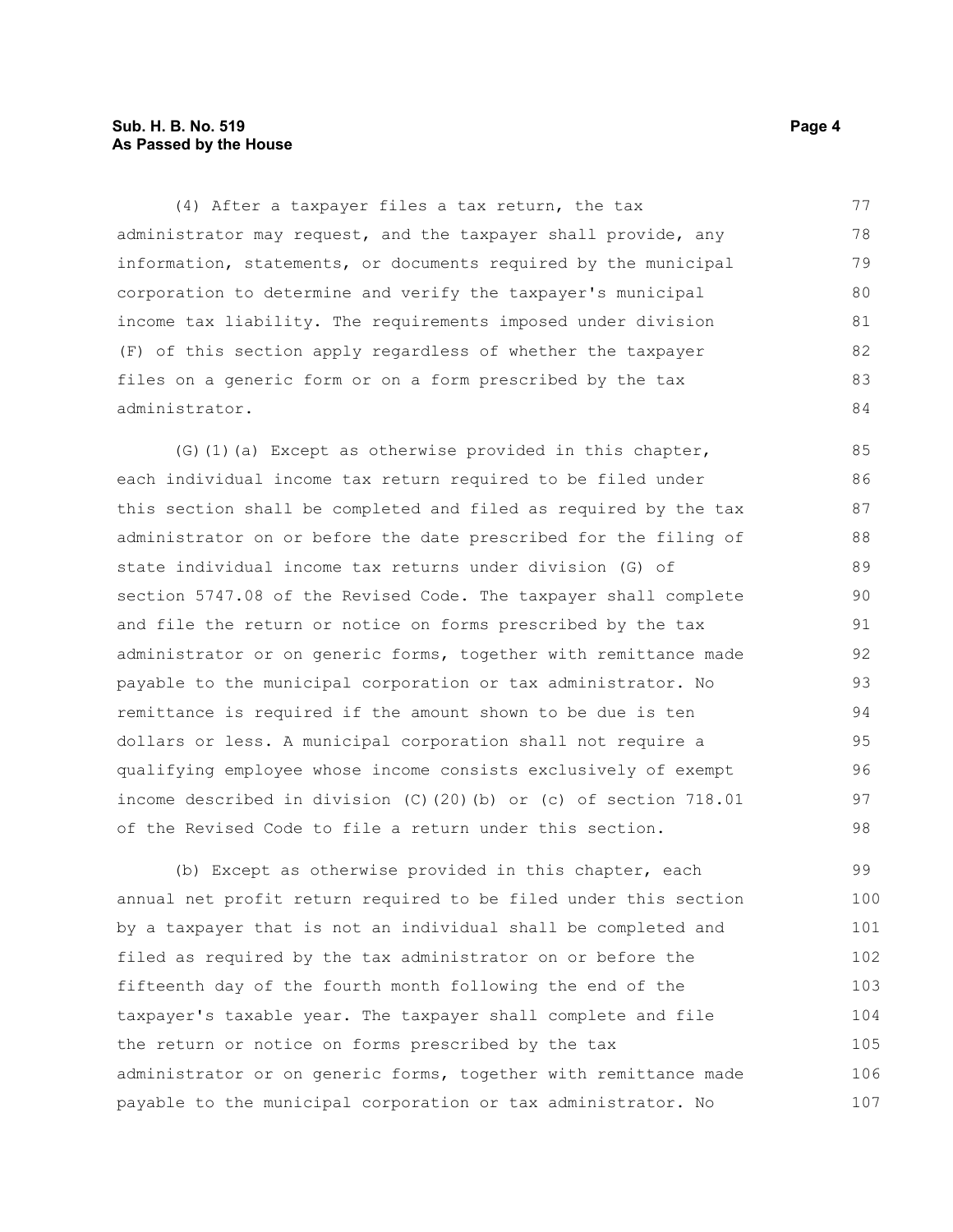remittance is required if the amount shown to be due is ten dollars or less. 108 109

(2)(a) Any taxpayer that has duly requested an automatic six-month extension for filing the taxpayer's federal income tax return shall automatically receive an extension for the filing of a municipal income tax return. The extended due date of the municipal income tax return shall be the fifteenth day of the tenth month after the last day of the taxable year to which the return relates. 110 111 112 113 114 115 116

(b) A taxpayer that has not requested or received a sixmonth extension for filing the taxpayer's federal income tax return may request that the tax administrator grant the taxpayer a six-month extension of the date for filing the taxpayer's municipal income tax return. If the request is received by the tax administrator on or before the date the municipal income tax return is due, the tax administrator shall grant the taxpayer's requested extension.

(c) An extension of time to file under division (G)(2) of this section is not an extension of the time to pay any tax due unless the tax administrator grants an extension of that date. 125 126 127

(3) If the tax commissioner extends for all taxpayers the date for filing state income tax returns under division (G) of section 5747.08 of the Revised Code, a taxpayer shall automatically receive an extension for the filing of a municipal income tax return. The extended due date of the municipal income tax return shall be the same as the extended due date of the state income tax return. 128 129 130 131 132 133 134

(4) If the tax administrator considers it necessary in order to ensure the payment of the tax imposed by the municipal 135 136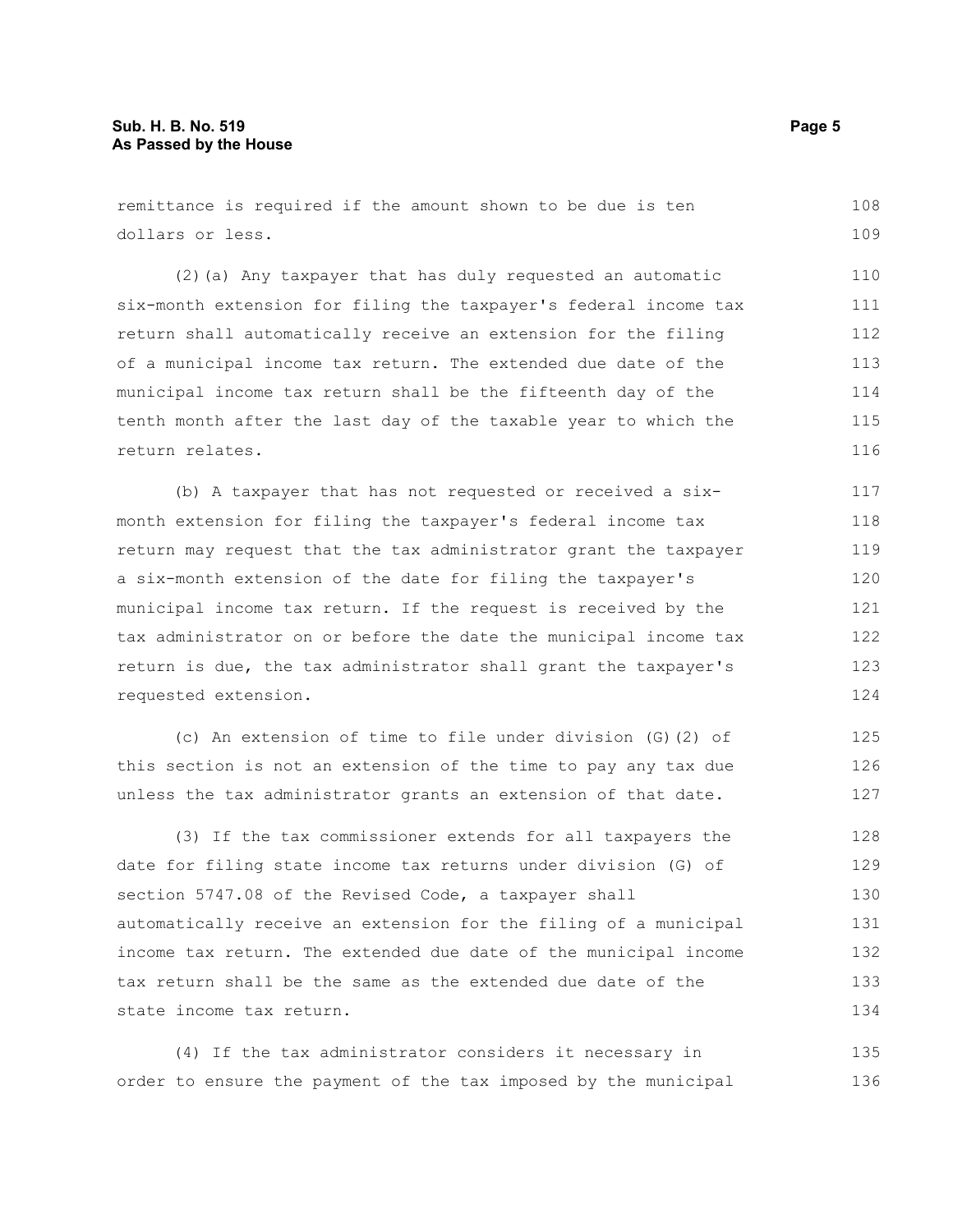corporation in accordance with this chapter, the tax administrator may require taxpayers to file returns and make payments otherwise than as provided in this section, including taxpayers not otherwise required to file annual returns. 137 138 139 140

(5) If a taxpayer receives an extension for the filing of a municipal income tax return under division  $(G)(2)$ ,  $(3)$ , or  $(4)$ of this section, the tax administrator shall not make any inquiry or send any notice to the taxpayer with regard to the return on or before the date the taxpayer files the return or on or before the extended due date to file the return, whichever occurs first. 141 142 143 144 145 146 147

If a tax administrator violates division (G)(5) of this section, the municipal corporation shall reimburse the taxpayer for any reasonable costs incurred to respond to such inquiry or notice.

Division (G)(5) of this section does not apply if the tax administrator has actual knowledge that the taxpayer failed to file for a federal extension as required to receive the extension under division (G)(2)(a) of this section or failed to file for an extension under division (G)(2)(b) of this section. 152 153 154 155 156

(6) To the extent that any provision in this division conflicts with any provision in section 718.052 of the Revised Code, the provision in that section prevails. 157 158 159

(H)(1) For taxable years beginning after 2015, a municipal corporation shall not require a taxpayer to remit tax with respect to net profits if the amount due is less than ten dollars. 160 161 162 163

(2) Except as provided in division (H)(3) of this section, any taxpayer not required to remit tax to a municipal 164 165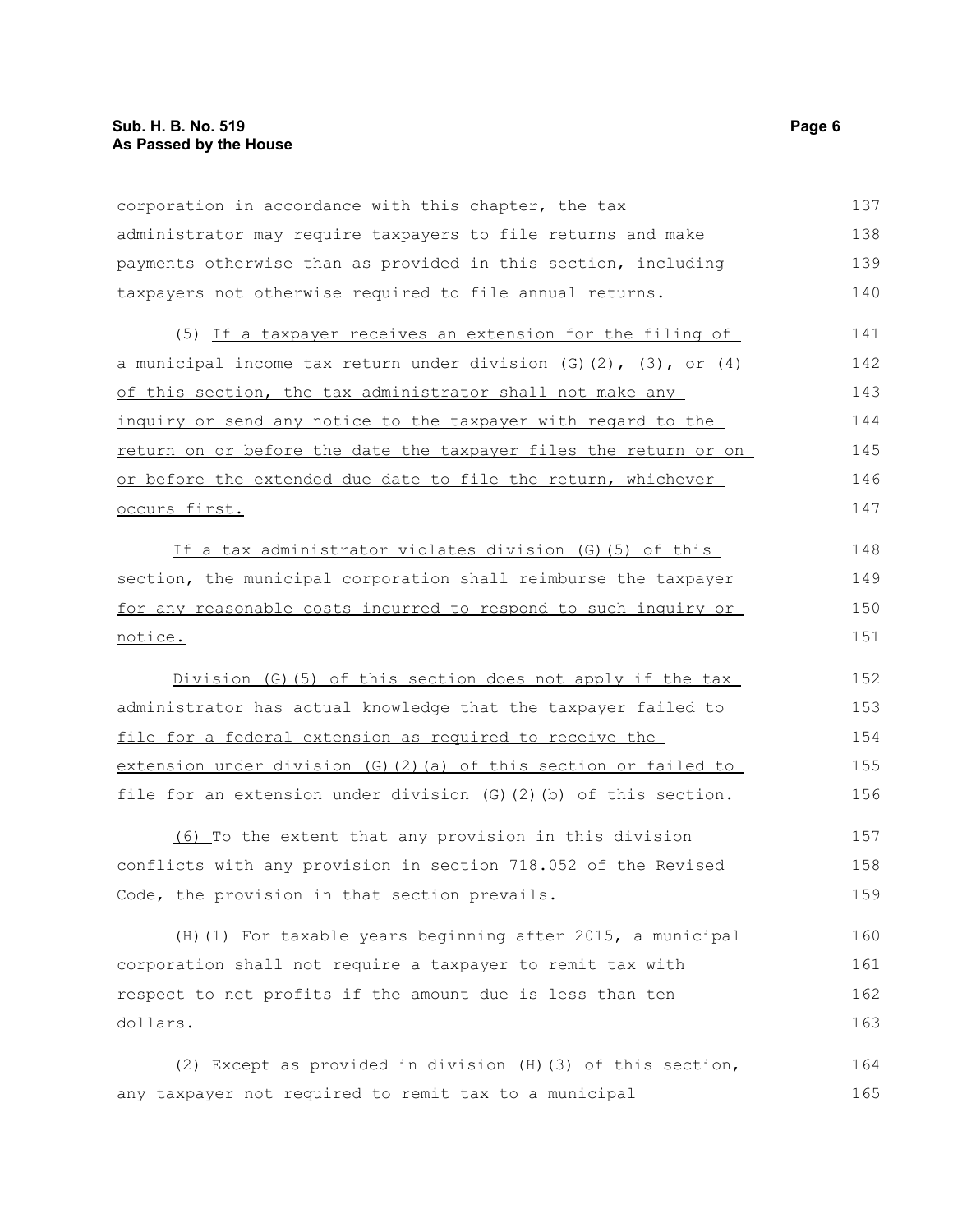corporation for a taxable year pursuant to division (H)(1) of this section shall file with the municipal corporation an annual net profit return under division (F)(3) of this section. 166 167 168

(3) A municipal corporation shall not require a person to file a net profit return under this section if the person's income consists exclusively of exempt income described in division (C)(20)(a) of section 718.01 of the Revised Code. 169 170 171 172

(I)(1) If any report, claim, statement, or other document required to be filed, or any payment required to be made, within a prescribed period or on or before a prescribed date under this chapter is delivered after that period or that date by United States mail to the tax administrator or other municipal official with which the report, claim, statement, or other document is required to be filed, or to which the payment is required to be made, the date of the postmark stamped on the cover in which the report, claim, statement, or other document, or payment is mailed shall be deemed to be the date of delivery or the date of payment. "The date of postmark" means, in the event there is more than one date on the cover, the earliest date imprinted on the cover by the postal service. 173 174 175 176 177 178 179 180 181 182 183 184 185

(2) If a payment under this chapter is made by electronic funds transfer, the payment shall be considered to be made on the date of the timestamp assigned by the first electronic system receiving that payment. 186 187 188 189

(J) The amounts withheld by an employer, the agent of an employer, or an other payer as described in section 718.03 of the Revised Code shall be allowed to the recipient of the compensation as credits against payment of the tax imposed on the recipient by the municipal corporation, unless the amounts withheld were not remitted to the municipal corporation and the 190 191 192 193 194 195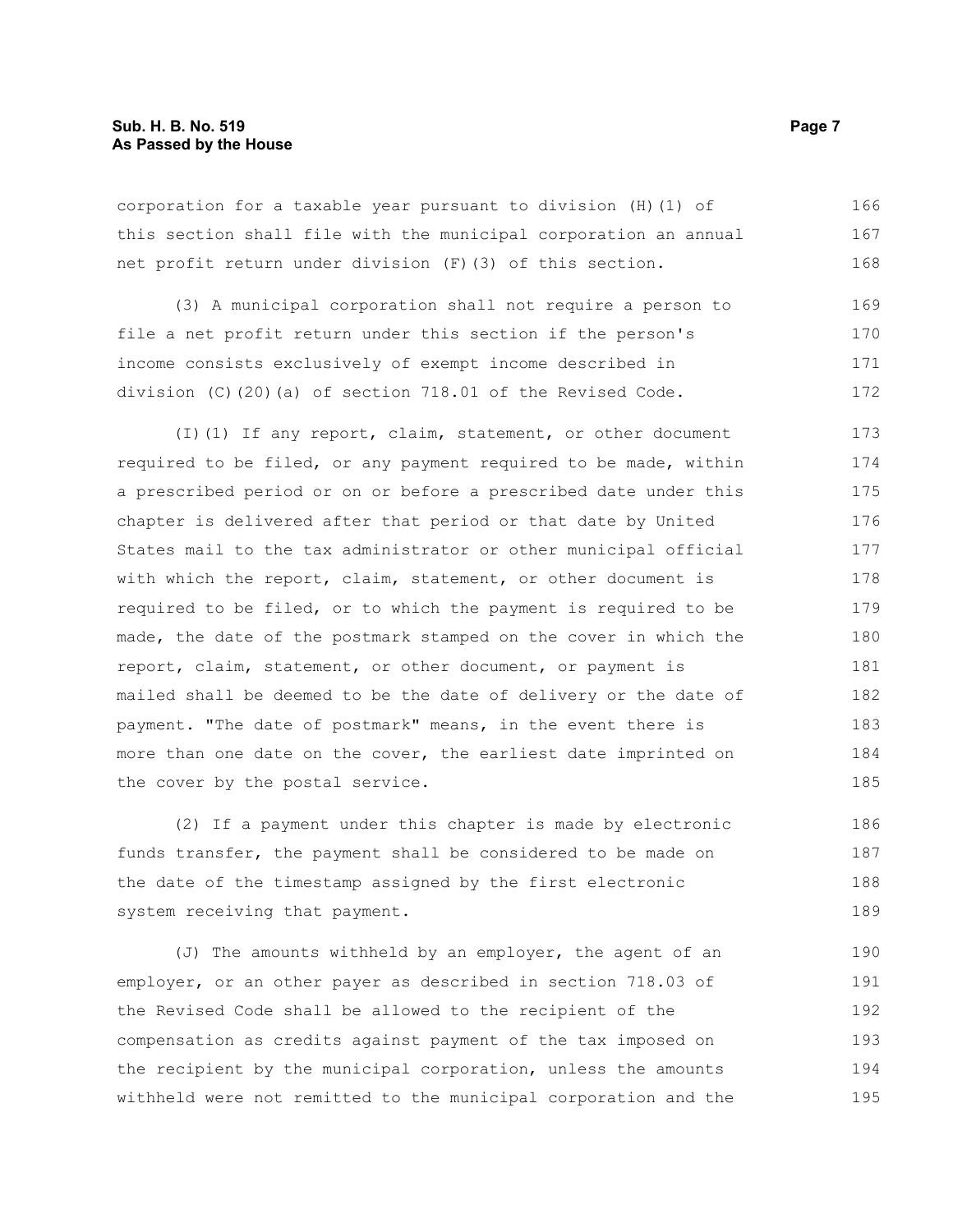recipient colluded with the employer, agent, or other payer in connection with the failure to remit the amounts withheld. 196 197

(K) Each return required by a municipal corporation to be filed in accordance with this section shall include a box that the taxpayer may check to authorize another person, including a tax return preparer who prepared the return, to communicate with the tax administrator about matters pertaining to the return. The return or instructions accompanying the return shall indicate that by checking the box the taxpayer authorizes the tax administrator to contact the preparer or other person concerning questions that arise during the examination or other review of the return and authorizes the preparer or other person only to provide the tax administrator with information that is missing from the return, to contact the tax administrator for information about the examination or other review of the return or the status of the taxpayer's refund or payments, and to respond to notices about mathematical errors, offsets, or return preparation that the taxpayer has received from the tax administrator and has shown to the preparer or other person. 198 199 200 201 202 203 204 205 206 207 208 209 210 211 212 213 214

(L) The tax administrator of a municipal corporation shall accept for filing a generic form of any income tax return, report, or document required by the municipal corporation in accordance with this chapter, provided that the generic form, once completed and filed, contains all of the information required by ordinance, resolution, or rules adopted by the municipal corporation or tax administrator, and provided that the taxpayer or tax return preparer filing the generic form otherwise complies with the provisions of this chapter and of the municipal corporation ordinance or resolution governing the filing of returns, reports, or documents. 215 216 217 218 219 220 221 222 223 224 225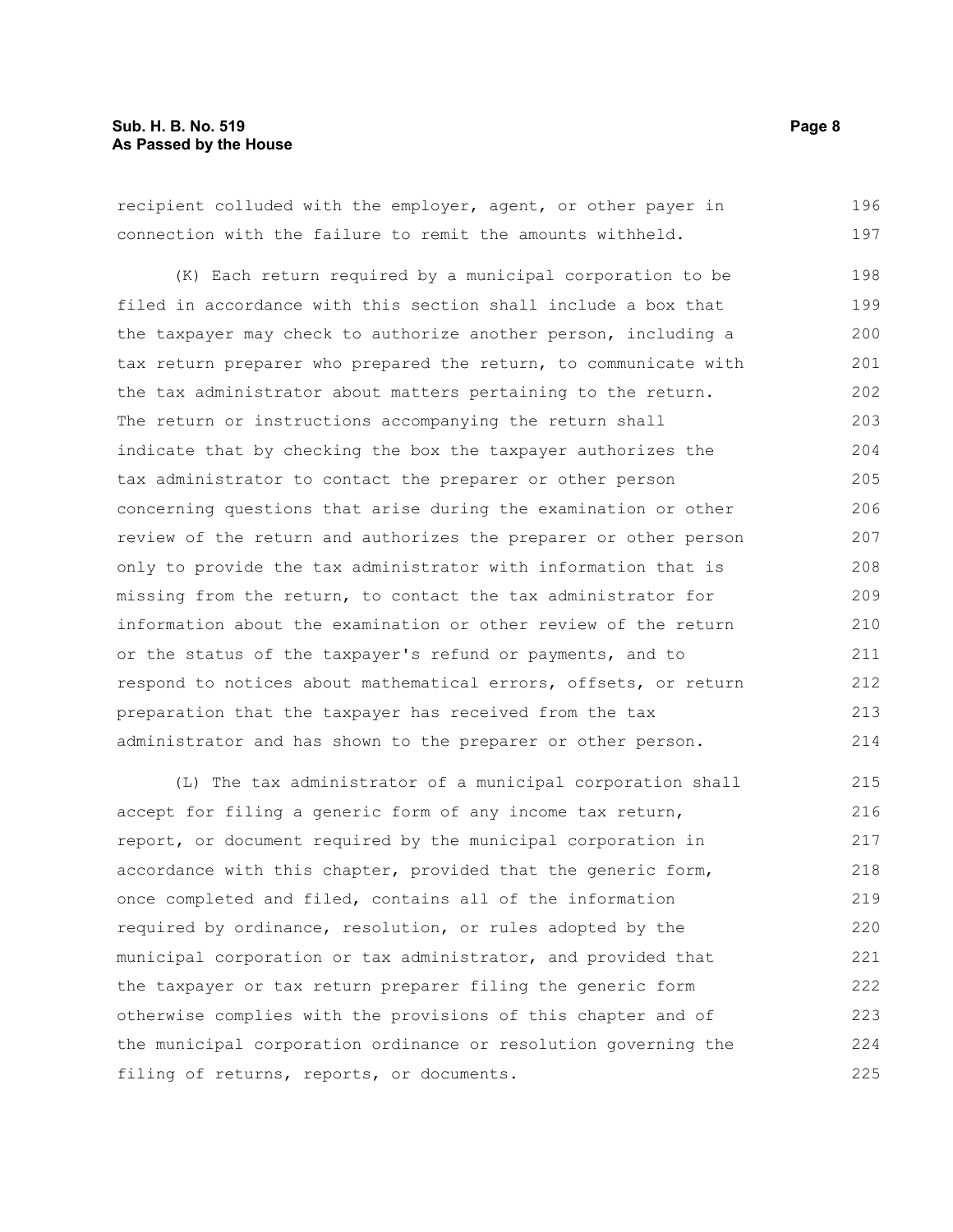#### **Sub. H. B. No. 519 Page 9 As Passed by the House**

(M) When income tax returns, reports, or other documents require the signature of a tax return preparer, the tax administrator shall accept a facsimile of such a signature in lieu of a manual signature. (N)(1) As used in this division, "worksite location" has the same meaning as in section 718.011 of the Revised Code. (2) A person may notify a tax administrator that the person does not expect to be a taxpayer with respect to the municipal corporation for a taxable year if both of the following conditions apply: (a) The person was required to file a tax return with the municipal corporation for the immediately preceding taxable year because the person performed services at a worksite location within that municipal corporation. 226 227 228 229 230 231 232 233 234 235 236 237 238 239

(b) The person no longer provides services in the municipal corporation and does not expect to be subject to the municipal corporation's income tax for the taxable year. 240 241 242

The person shall provide the notice in a signed affidavit that briefly explains the person's circumstances, including the location of the previous worksite location and the last date on which the person performed services or made any sales within the municipal corporation. The affidavit also shall include the following statement: "The affiant has no plans to perform any services within the municipal corporation, make any sales in the municipal corporation, or otherwise become subject to the tax levied by the municipal corporation during the taxable year. If the affiant does become subject to the tax levied by the municipal corporation for the taxable year, the affiant agrees to be considered a taxpayer and to properly register as a 243 244 245 246 247 248 249 250 251 252 253 254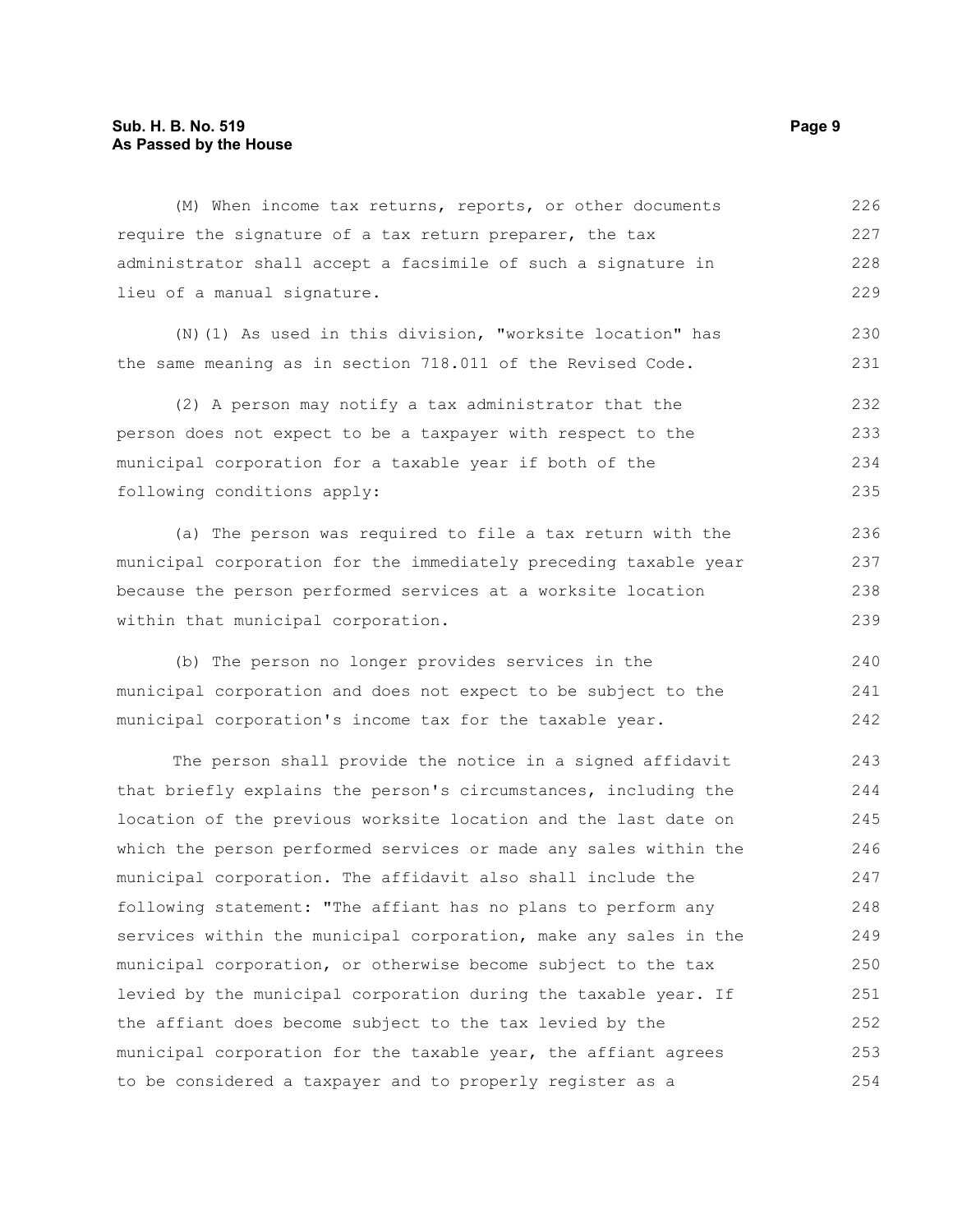taxpayer with the municipal corporation if such a registration is required by the municipal corporation's resolutions, ordinances, or rules." The person shall sign the affidavit under penalty of perjury. 255 256 257 258

(c) If a person submits an affidavit described in division (N)(2) of this section, the tax administrator shall not require the person to file any tax return for the taxable year unless the tax administrator possesses information that conflicts with the affidavit or if the circumstances described in the affidavit change. Nothing in division (N) of this section prohibits the tax administrator from performing an audit of the person. 259 260 261 262 263 264 265

#### **Sec. 718.27.** (A) As used in this section:

(1) "Applicable law" means this chapter, the resolutions, ordinances, codes, directives, instructions, and rules adopted by a municipal corporation provided such resolutions, ordinances, codes, directives, instructions, and rules impose or directly or indirectly address the levy, payment, remittance, or filing requirements of a municipal income tax. 267 268 269 270 271 272

(2) "Income tax," "estimated income tax," and "withholding tax" means any income tax, estimated income tax, and withholding tax imposed by a municipal corporation pursuant to applicable law, including at any time before January 1, 2016. 273 274 275 276

(3) A "return" includes any tax return, report, reconciliation, schedule, and other document required to be filed with a tax administrator or municipal corporation by a taxpayer, employer, any agent of the employer, or any other payer pursuant to applicable law, including at any time before January 1, 2016. 277 278 279 280 281 282

(4) "Federal short-term rate" means the rate of the

283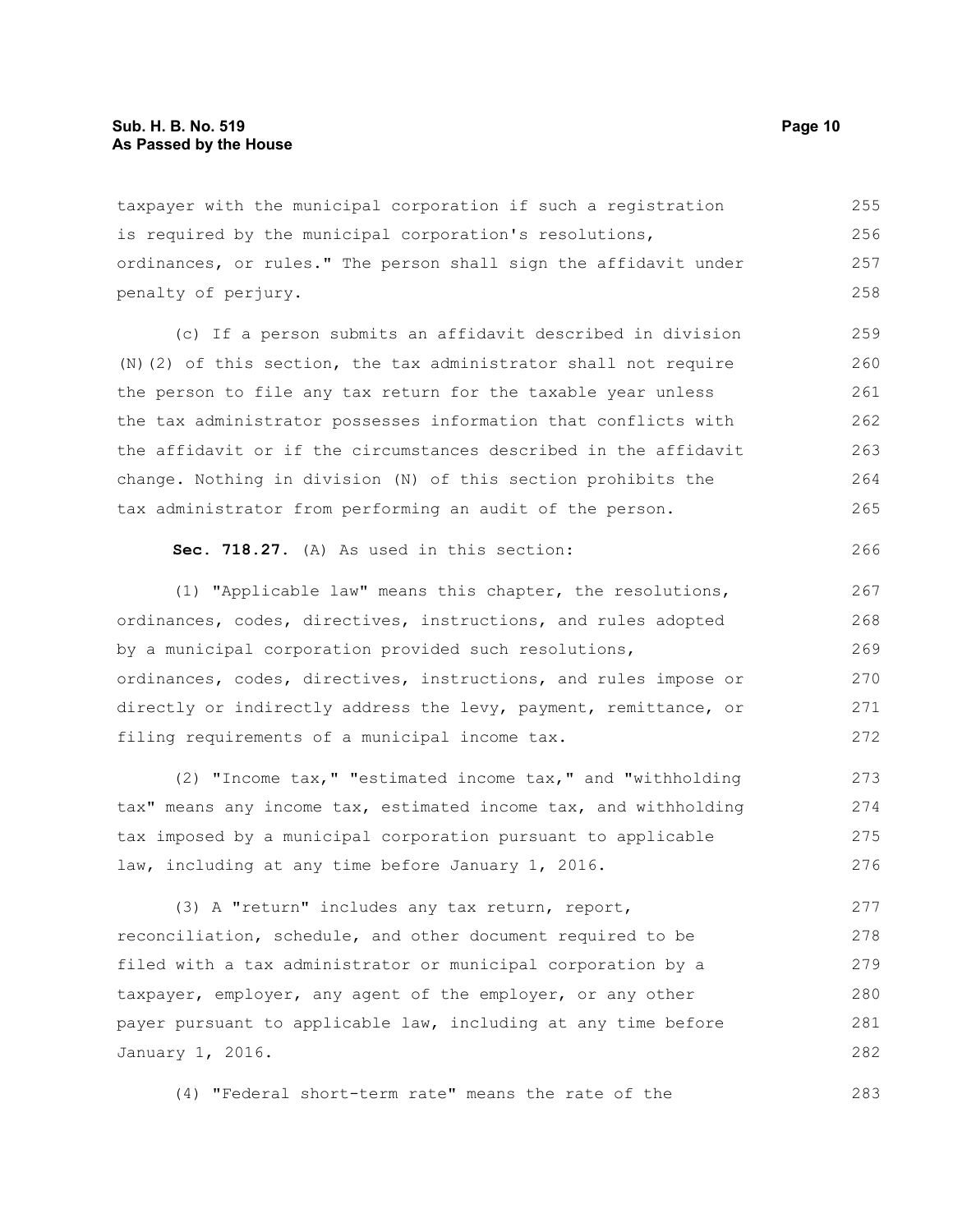#### **Sub. H. B. No. 519 Page 11 As Passed by the House**

average market yield on outstanding marketable obligations of the United States with remaining periods to maturity of three years or less, as determined under section 1274 of the Internal Revenue Code, for July of the current year. 284 285 286 287

(5) "Interest rate as described in division (A) of this section" means the federal short-term rate, rounded to the nearest whole number per cent, plus five per cent. The rate shall apply for the calendar year next following the July of the year in which the federal short-term rate is determined in accordance with division (A)(4) of this section. 288 289 290 291 292 293

(6) "Unpaid estimated income tax" means estimated income tax due but not paid by the date the tax is required to be paid under applicable law. 294 295 296

(7) "Unpaid income tax" means income tax due but not paid by the date the income tax is required to be paid under applicable law.

(8) "Unpaid withholding tax" means withholding tax due but not paid by the date the withholding tax is required to be paid under applicable law. 300 301 302

(9) "Withholding tax" includes amounts an employer, any agent of an employer, or any other payer did not withhold in whole or in part from an employee's qualifying wages, but that, under applicable law, the employer, agent, or other payer is required to withhold from an employee's qualifying wages. 303 304 305 306 307

(B)(1) This section applies to the following:

(a) Any return required to be filed under applicable law for taxable years beginning on or after January 1, 2016; 309 310

(b) Income tax, estimated income tax, and withholding tax 311

297 298 299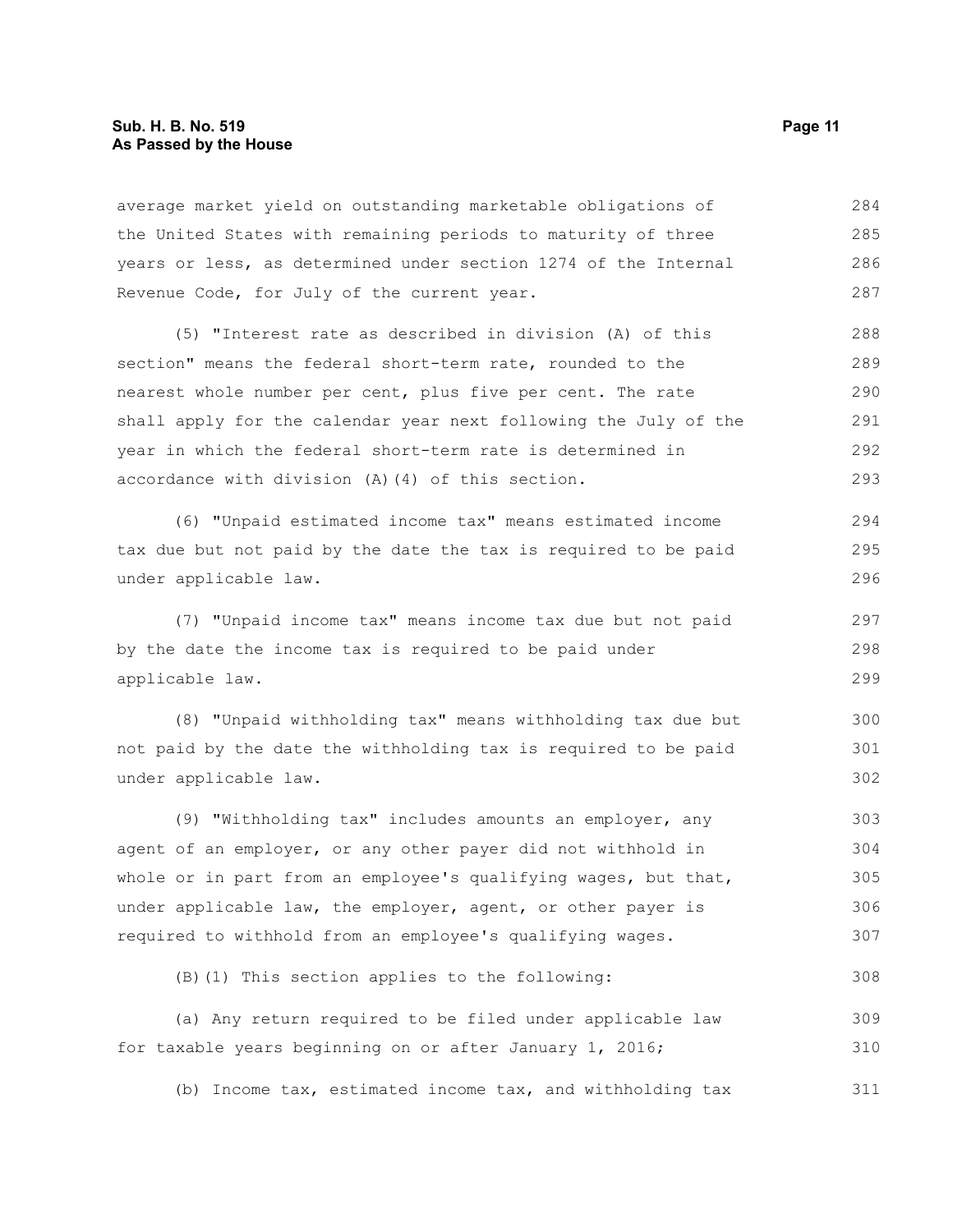#### **Sub. H. B. No. 519 Page 12 As Passed by the House**

required to be paid or remitted to the municipal corporation on or after January 1, 2016. (2) This section does not apply to returns required to be filed or payments required to be made before January 1, 2016, regardless of the filing or payment date. Returns required to be filed or payments required to be made before January 1, 2016, but filed or paid after that date shall be subject to the ordinances or rules, as adopted before January 1, 2016, of the municipal corporation to which the return is to be filed or the payment is to be made. (C) Each municipal corporation levying a tax on income may impose on a taxpayer, employer, any agent of the employer, and any other payer, and must attempt to collect, the interest amounts and penalties prescribed under division (C) of this section when the taxpayer, employer, any agent of the employer, or any other payer for any reason fails, in whole or in part, to make to the municipal corporation timely and full payment or remittance of income tax, estimated income tax, or withholding tax or to file timely with the municipal corporation any return required to be filed. 312 313 314 315 316 317 318 319 320 321 322 323 324 325 326 327 328 329 330 331

(1) Interest shall be imposed at the rate described in division (A) of this section, per annum, on all unpaid income tax, unpaid estimated income tax, and unpaid withholding tax. 332 333 334

(2)(a) With respect to unpaid income tax and unpaid estimated income tax, a municipal corporation may impose a penalty equal to fifteen per cent of the amount not timely paid. 335 336 337

(b) With respect to any unpaid withholding tax, a municipal corporation may impose a penalty not exceeding fifty per cent of the amount not timely paid. 338 339 340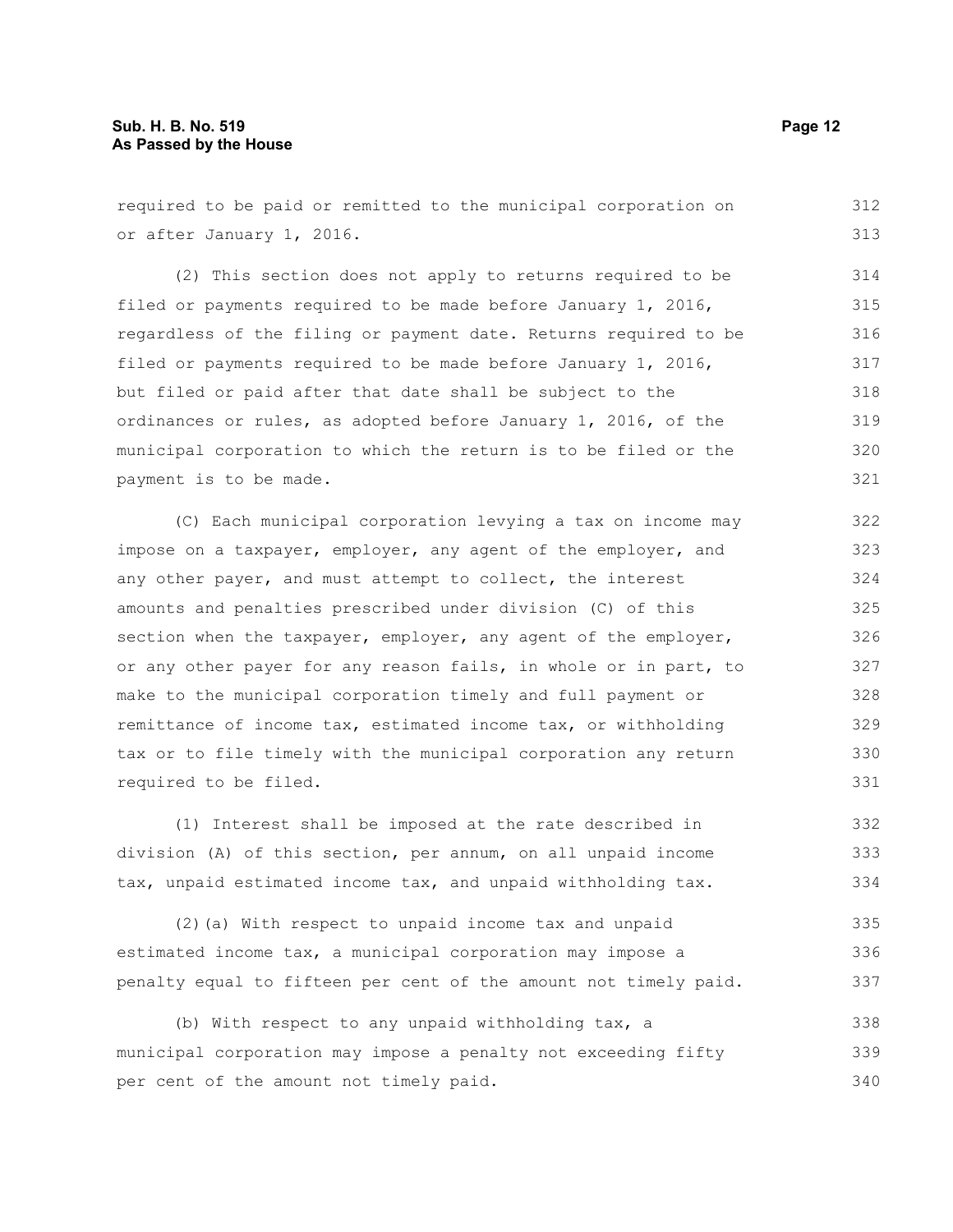### **Sub. H. B. No. 519 Page 13 As Passed by the House**

| (3) With respect to returns other than estimated income          | 341 |
|------------------------------------------------------------------|-----|
| tax returns, a municipal corporation may impose a penalty of not | 342 |
| exceeding twenty-five dollars for each failure to timely file    | 343 |
| each return, regardless of the liability shown thereon-for each- | 344 |
| month, or any fraction thereof, during which the return remains  | 345 |
| unfiled regardless of the liability shown thereon. The penalty-  | 346 |
| shall not exceed one hundred fifty dollars for each failure,     | 347 |
| except that a municipal corporation shall abate or refund the    | 348 |
| penalty assessed on a taxpayer's first failure to timely file a  | 349 |
| return after the taxpayer files that return.                     | 350 |
| (D) (1) With respect to the income taxes, estimated income       | 351 |
| taxes, withholding taxes, and returns, no municipal corporation  | 352 |
| shall impose, seek to collect, or collect any penalty, amount of | 353 |
| interest, charges, or additional fees not described in this      | 354 |
| section.                                                         | 355 |
| (2) With respect to the income taxes, estimated income           | 356 |
| taxes, withholding taxes, and returns not described in division  | 357 |
| (A) of this section, nothing in this section requires a          | 358 |
| municipal corporation to refund or credit any penalty, amount of | 359 |
| interest, charges, or additional fees that the municipal         | 360 |
| corporation has properly imposed or collected before January 1,  | 361 |
| 2016.                                                            | 362 |
| (E) Nothing in this section limits the authority of a            | 363 |
| municipal corporation to abate or partially abate penalties or   | 364 |
| interest imposed under this section when the tax administrator   | 365 |
| determines, in the tax administrator's sole discretion, that     | 366 |
| such abatement is appropriate.                                   | 367 |
| (F) By the thirty-first day of October of each year the          | 368 |

municipal corporation shall publish the rate described in division (A) of this section applicable to the next succeeding 369 370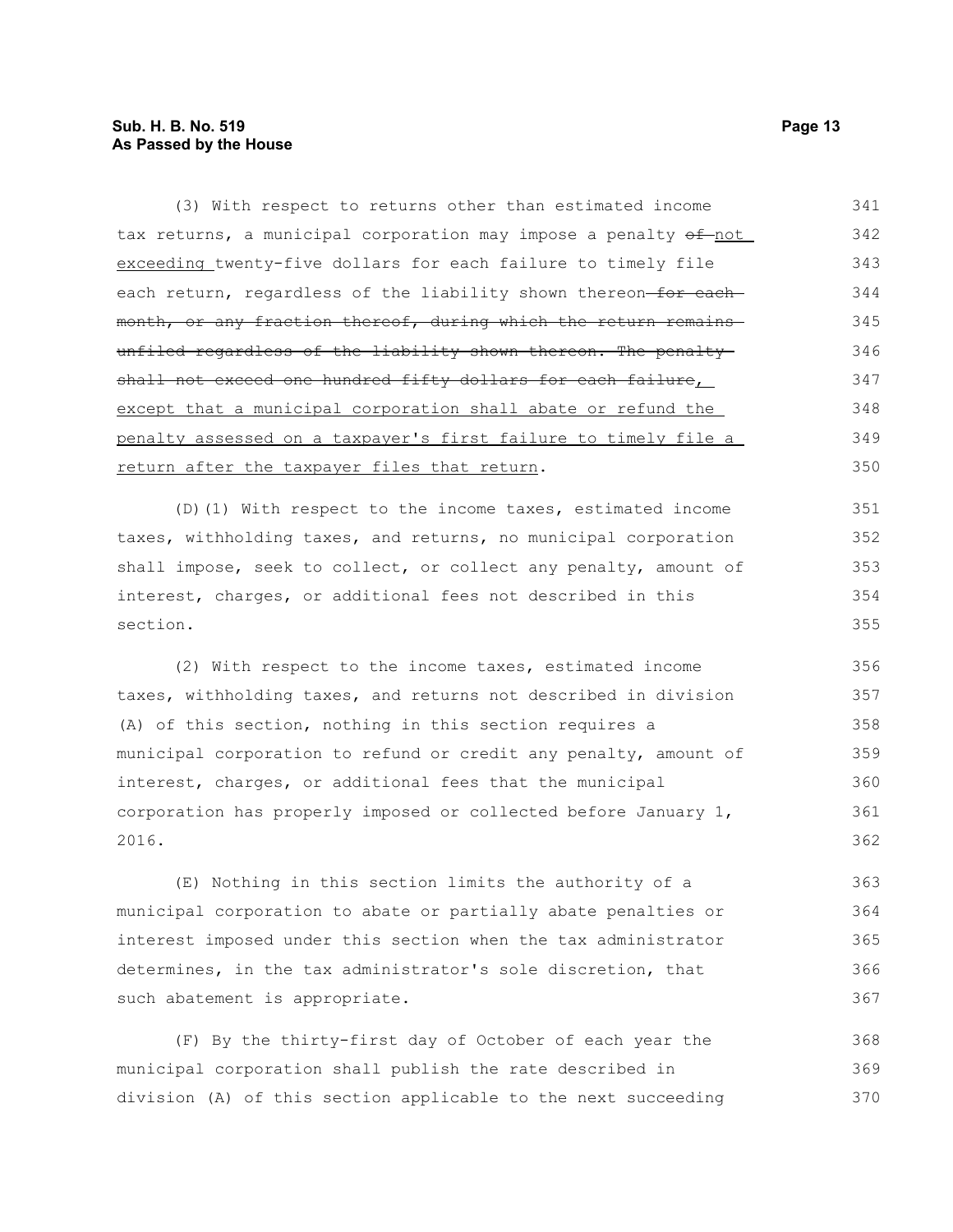calendar year.

(G) The municipal corporation may impose on the taxpayer, employer, any agent of the employer, or any other payer the municipal corporation's post-judgment collection costs and fees, including attorney's fees. 372 373 374 375

Sec. 718.85. (A)(1) For each taxable year, every taxpayer shall file an annual return. Such return, along with the amount of tax shown to be due on the return less the amount paid for the taxable year under section 718.88 of the Revised Code, shall be submitted to the tax commissioner, on a form and in the manner prescribed by the commissioner, on or before the fifteenth day of the fourth month following the end of the taxpayer's taxable year. 376 377 378 379 380 381 382 383

(2) The remittance shall be made payable to the treasurer of state and in the form prescribed by the tax commissioner. If the amount payable with the tax return is ten dollars or less, no remittance is required. 384 385 386 387

(B) The tax commissioner shall immediately forward to the treasurer of state all amounts the commissioner receives pursuant to sections 718.80 to 718.95 of the Revised Code. The treasurer shall credit such amounts to the municipal net profit tax fund which is hereby created in the state treasury. 388 389 390 391 392

(C)(1) Each return required to be filed under this section shall contain the signature of the taxpayer or the taxpayer's duly authorized agent and of the person who prepared the return for the taxpayer, and shall include the taxpayer's identification number. Each return shall be verified by a declaration under penalty of perjury. 393 394 395 396 397 398

(2)(a) The tax commissioner may require a taxpayer to 399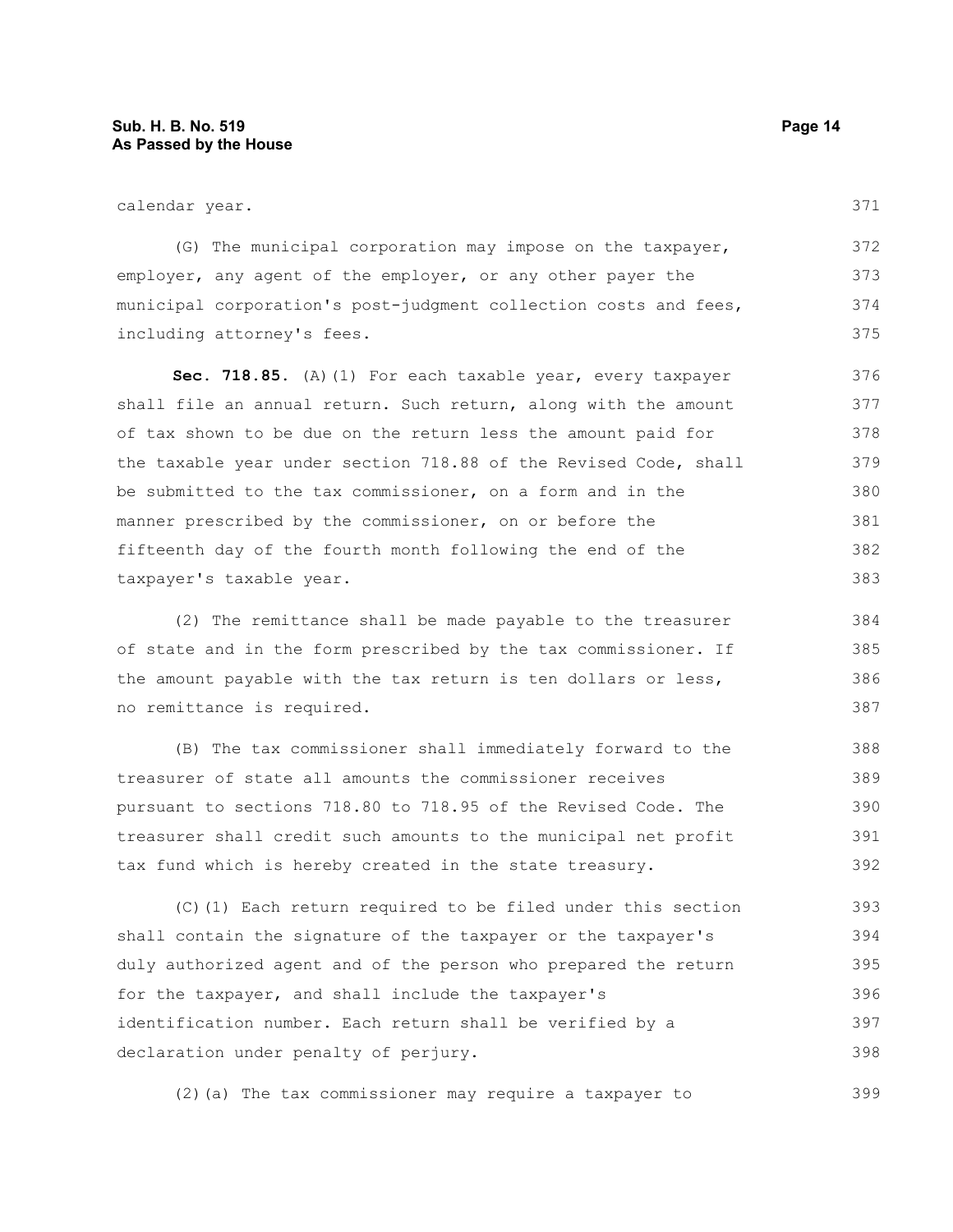include, with each annual tax return, amended return, or request for refund filed with the commissioner under sections 718.80 to 718.95 of the Revised Code, copies of any relevant documents or other information. 400 401 402 403

(b) A taxpayer that files an annual tax return electronically through the Ohio business gateway or in another manner as prescribed by the tax commissioner shall either submit the documents required under this division electronically as prescribed at the time of filing or, if electronic submission is not available, mail the documents to the tax commissioner. The department of taxation shall publish a method of electronically submitting the documents required under this division on or before January 1, 2019.

(3) After a taxpayer files a tax return, the tax commissioner may request, and the taxpayer shall provide, any information, statements, or documents required to determine and verify the taxpayer's municipal income tax. 413 414 415 416

(D)(1)(a) Any taxpayer that has duly requested an automatic extension for filing the taxpayer's federal income tax return shall automatically receive an extension for the filing of a tax return with the commissioner under this section. The extended due date of the return shall be the fifteenth day of the tenth month after the last day of the taxable year to which the return relates. 417 418 419 420 421 422 423

(b) A taxpayer that has not requested or received a sixmonth extension for filing the taxpayer's federal income tax return may request that the commissioner grant the taxpayer a six-month extension of the date for filing the taxpayer's municipal income tax return. If the commissioner receives the request on or before the date the municipal income tax return is 424 425 426 427 428 429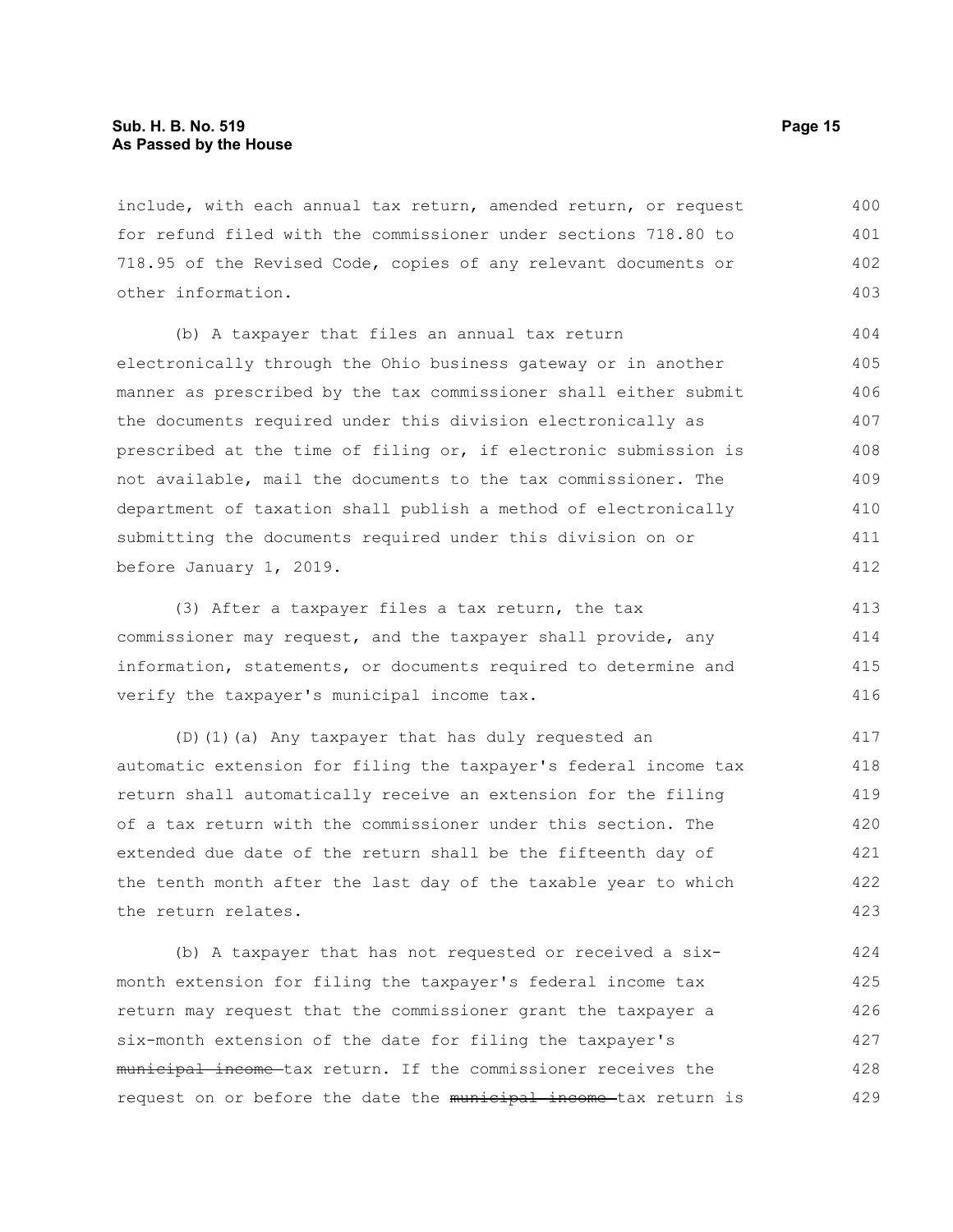due, the commissioner shall grant the taxpayer's extension request. (c) An extension of time to file under division (D)(1) of this section is not an extension of the time to pay any tax due unless the tax commissioner grants an extension of that date. (2) If the commissioner considers it necessary in order to ensure payment of a tax imposed in accordance with section 718.04 of the Revised Code, the commissioner may require taxpayers to file returns and make payments otherwise than as provided in this section, including taxpayers not otherwise required to file annual returns. (3) If a taxpayer receives an extension for the filing of a tax return under division (D)(1) or (2) of this section, the commissioner shall not make any inquiry or send any notice to the taxpayer with regard to the return on or before the date the taxpayer files the return or on or before the extended due date to file the return, whichever occurs first. If the commissioner violates division (D)(3) of this section, the commissioner shall reimburse the taxpayer for any reasonable costs incurred to respond to such inquiry or notice. Such reimbursement shall be paid from the general revenue fund. Division (D)(3) of this section does not apply if the commissioner has actual knowledge that the taxpayer failed to file for a federal extension as required to receive the extension under division (D)(1)(a) of this section or failed to file for an extension under division (D)(1)(b) of this section. (E) Each return required to be filed in accordance with 430 431 432 433 434 435 436 437 438 439 440 441 442 443 444 445 446 447 448 449 450 451 452 453 454 455 456

this section shall include a box that the taxpayer may check to authorize another person, including a tax return preparer who 457 458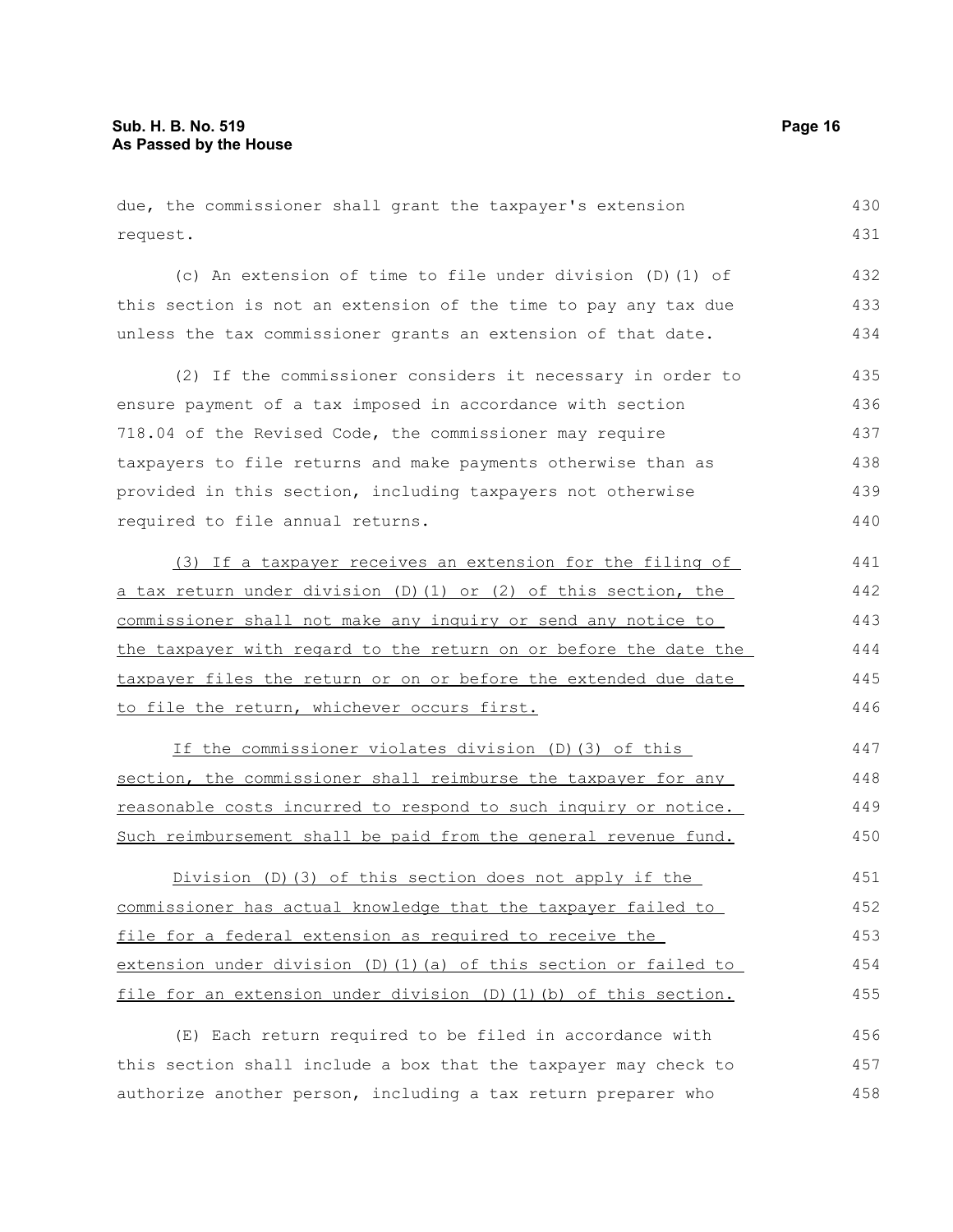prepared the return, to communicate with the tax commissioner about matters pertaining to the return. The return or instructions accompanying the return shall indicate that by checking the box the taxpayer authorizes the commissioner to contact the preparer or other person concerning questions that arise during the examination or other review of the return and authorizes the preparer or other person only to provide the commissioner with information that is missing from the return, to contact the commissioner for information about the examination or other review of the return or the status of the taxpayer's refund or payments, and to respond to notices about mathematical errors, offsets, or return preparation that the taxpayer has received from the commissioner and has shown to the preparer or other person. 459 460 461 462 463 464 465 466 467 468 469 470 471 472

(F) When income tax returns or other documents require the signature of a tax return preparer, the tax commissioner shall accept a facsimile or electronic version of such a signature in lieu of a manual signature. 473 474 475 476

**Sec. 718.89.** (A) In addition to any other penalty imposed by sections 718.80 to 718.95 or Chapter 5703. of the Revised Code, the following penalties shall apply:

(1) If a taxpayer required to file a tax return under sections 718.80 to 718.95 of the Revised Code fails to make and file the return within the time prescribed, including any extensions of time granted by the tax commissioner, the commissioner may impose a penalty not exceeding twenty-five dollars per month or fraction of a month, for each month or fraction of a month elapsing between the due date, including extensions of the due date, and the date on which the return is filed. The aggregate penalty, per instance, under this division-480 481 482 483 484 485 486 487 488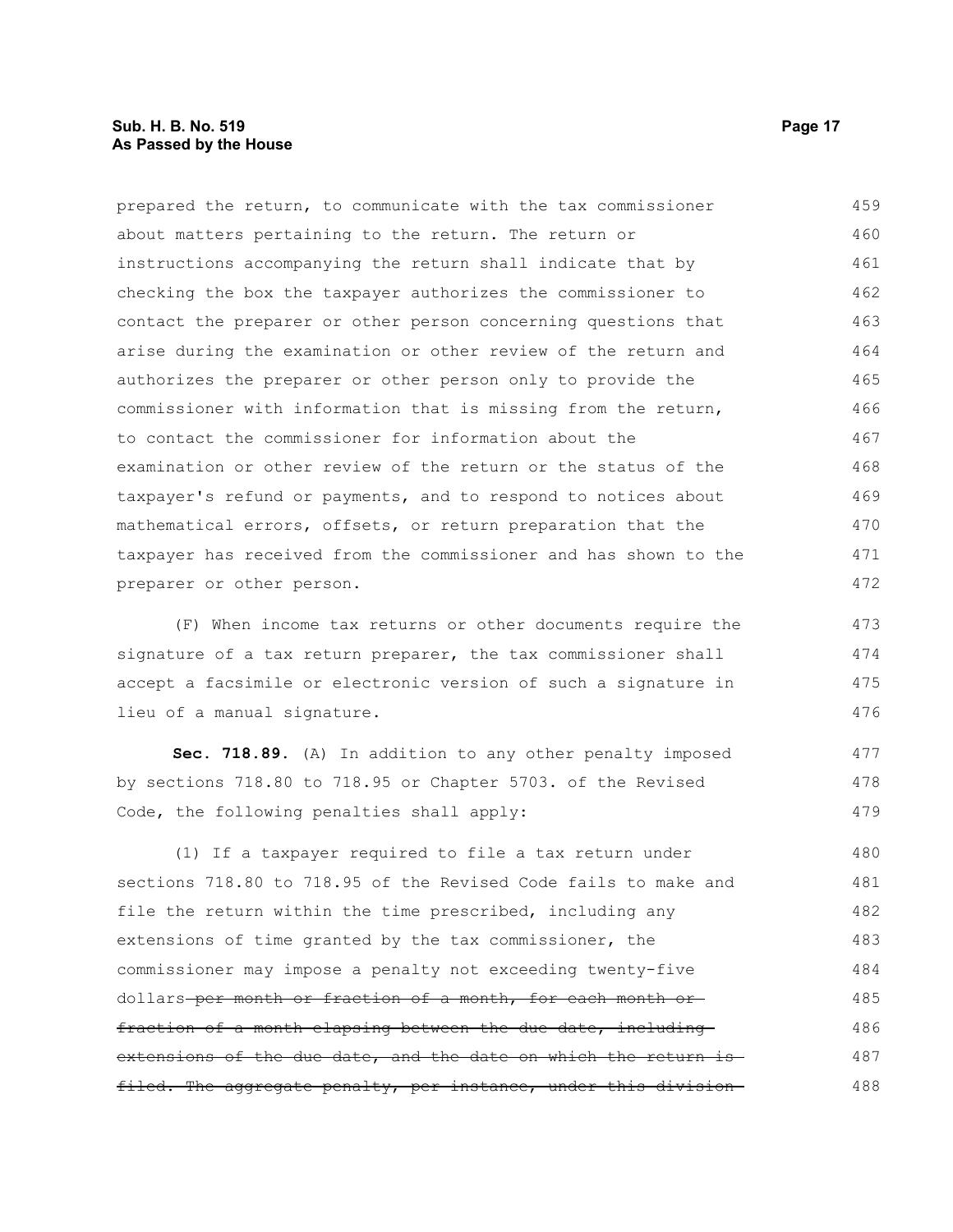| shall not exceed one hundred fifty dollars, except that the      | 489 |
|------------------------------------------------------------------|-----|
| commissioner shall abate or refund the penalty assessed on a     | 490 |
| taxpayer's first failure to timely file a return after the       | 491 |
| taxpayer files that return.                                      |     |
| (2) If a person required to file a tax return                    | 493 |
| electronically under sections 718.80 to 718.95 of the Revised    | 494 |
| Code fails to do so, the commissioner may impose a penalty not   | 495 |
| to exceed the following:                                         | 496 |
| (a) For each of the first two failures, five per cent of         | 497 |
| the amount required to be reported on the return;                | 498 |
| (b) For the third and any subsequent failure, ten per cent       | 499 |
| of the amount required to be reported on the return.             | 500 |
| (3) If a taxpayer that has made the election allowed under       | 501 |
| section 718.80 of the Revised Code fails to timely pay an amount | 502 |
| of tax required to be paid under this chapter, the commissioner  | 503 |
| may impose a penalty equal to fifteen per cent of the amount not | 504 |
| timely paid.                                                     | 505 |
| (4) If a taxpayer files what purports to be a tax return         | 506 |
| required by sections 718.80 to 718.95 of the Revised Code that   | 507 |
| does not contain information upon which the substantial          | 508 |
| correctness of the return may be judged or contains information  | 509 |
| that on its face indicates that the return is substantially      | 510 |
| incorrect, and the filing of the return in that manner is due to | 511 |
| a position that is frivolous or a desire that is apparent from   | 512 |
| the return to delay or impede the administration of sections     | 513 |
| 718.80 to 718.95 of the Revised Code, a penalty of up to five    | 514 |
| hundred dollars may be imposed.                                  | 515 |

(5) If a taxpayer makes a fraudulent attempt to evade the reporting or payment of the tax required to be shown on any 516 517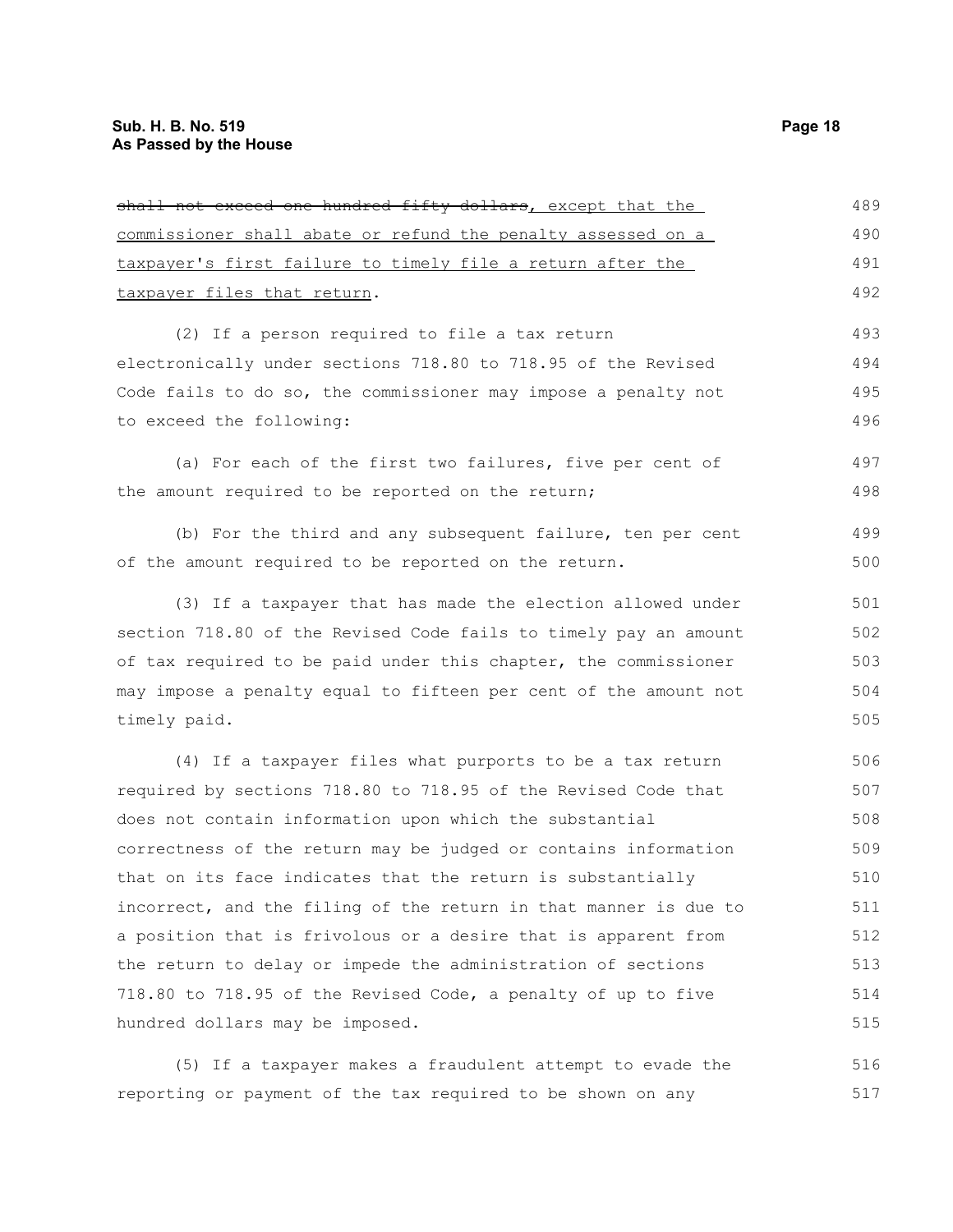return required under sections 718.80 to 718.95 of the Revised Code, a penalty may be imposed not exceeding the greater of one thousand dollars or one hundred per cent of the tax required to be shown on the return. 518 519 520 521

(6) If any person makes a false or fraudulent claim for a refund under section 718.91 of the Revised Code, a penalty may be imposed not exceeding the greater of one thousand dollars or one hundred per cent of the claim. Any penalty imposed under this division, any refund issued on the claim, and interest on any refund from the date of the refund, may be assessed under section 718.90 of the Revised Code without regard to any time limitation for the assessment imposed by division (A) of that section.

(B) For purposes of this section, the tax required to be shown on a tax return shall be reduced by the amount of any part of the tax paid on or before the date, including any extensions of the date, prescribed for filing the return.

(C) Each penalty imposed under this section shall be in addition to any other penalty imposed under this section. All or part of any penalty imposed under this section may be abated by the tax commissioner. The commissioner may adopt rules governing the imposition and abatement of such penalties. 535 536 537 538 539

(D) All amounts collected under this section shall be considered as taxes collected under sections 718.80 to 718.95 of the Revised Code and shall be credited and distributed to municipal corporations in the same proportion as the underlying tax liability is required to be distributed to such municipal corporations under section 718.83 of the Revised Code. 540 541 542 543 544 545

**Section 2.** That existing sections 718.05, 718.27, 718.85,